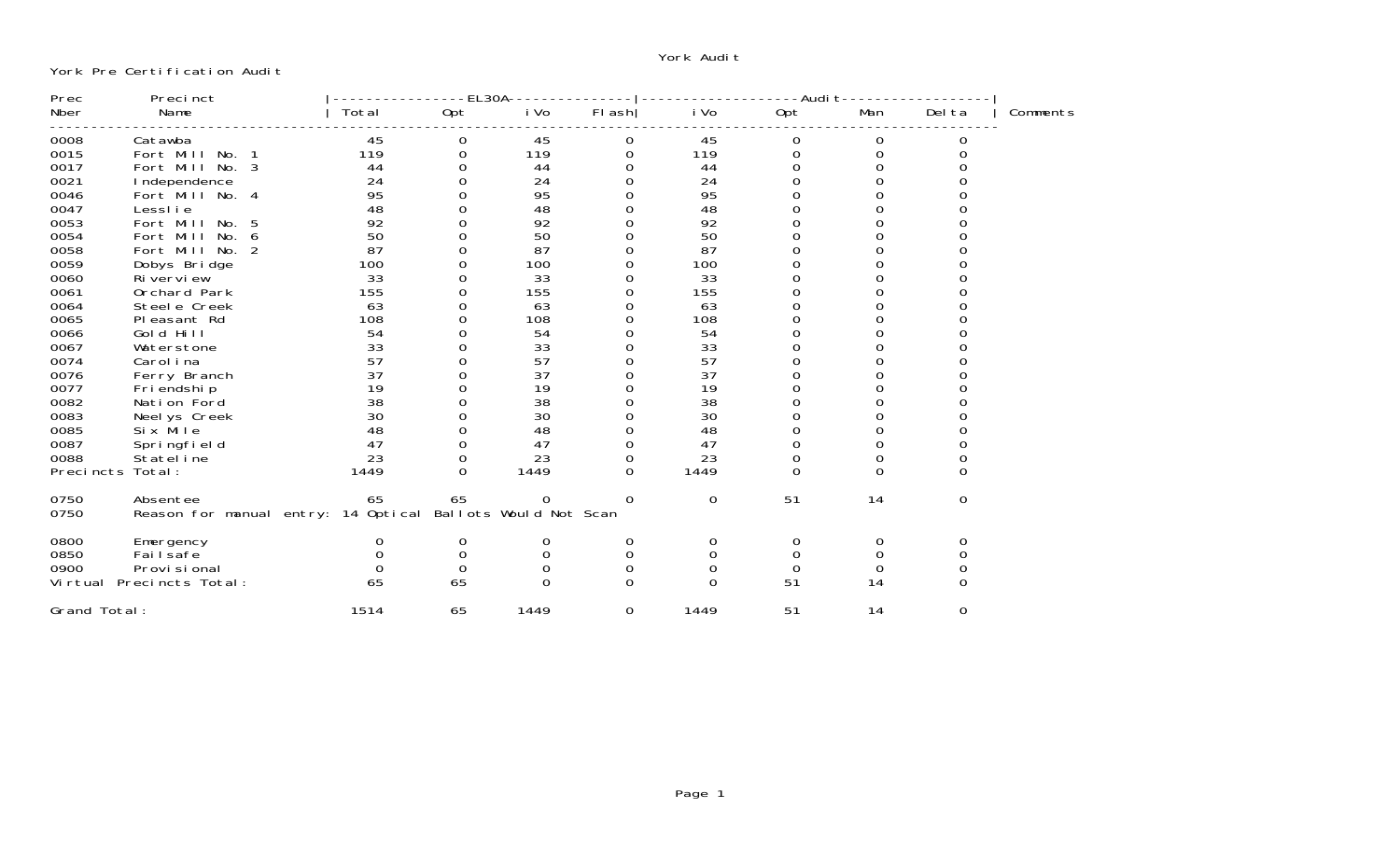## York Vote Exception

York Pre Certification Audit Exception Report

| Precinct Number / Name |                      |            |       | ----------------EL30A---------------- -----Audi                               t------- |         |      |        |      |        |          |
|------------------------|----------------------|------------|-------|----------------------------------------------------------------------------------------|---------|------|--------|------|--------|----------|
| Office                 |                      | Candi date | Party | Total                                                                                  | Optical | i Vo | FI ash | i Vo | Del ta | Comments |
|                        |                      |            |       |                                                                                        |         |      |        |      |        |          |
|                        | 0008 Catawba         |            |       |                                                                                        |         |      |        |      |        |          |
|                        | 0015 Fort Mill No. 1 |            |       |                                                                                        |         |      |        |      |        |          |
| 0017                   | Fort Mill No. 3      |            |       |                                                                                        |         |      |        |      |        |          |
| 0021                   | Independence         |            |       |                                                                                        |         |      |        |      |        |          |
| 0046                   | Fort Mill No. 4      |            |       |                                                                                        |         |      |        |      |        |          |
|                        | 0047 Lesslie         |            |       |                                                                                        |         |      |        |      |        |          |
| 0053                   | Fort Mill No. 5      |            |       |                                                                                        |         |      |        |      |        |          |
| 0054                   | Fort Mill No. 6      |            |       |                                                                                        |         |      |        |      |        |          |
| 0058                   | Fort Mill No. 2      |            |       |                                                                                        |         |      |        |      |        |          |
| 0059                   | Dobys Bridge         |            |       |                                                                                        |         |      |        |      |        |          |
| 0060                   | Ri vervi ew          |            |       |                                                                                        |         |      |        |      |        |          |
| 0061                   | Orchard Park         |            |       |                                                                                        |         |      |        |      |        |          |
| 0064                   | Steel e Creek        |            |       |                                                                                        |         |      |        |      |        |          |
| 0065                   | Pleasant Rd          |            |       |                                                                                        |         |      |        |      |        |          |
| 0066                   | Gold Hill            |            |       |                                                                                        |         |      |        |      |        |          |
| 0067                   | Waterstone           |            |       |                                                                                        |         |      |        |      |        |          |
|                        | 0074 Carolina        |            |       |                                                                                        |         |      |        |      |        |          |
|                        | 0076 Ferry Branch    |            |       |                                                                                        |         |      |        |      |        |          |
|                        | 0077 Friendship      |            |       |                                                                                        |         |      |        |      |        |          |
| 0082                   | Nation Ford          |            |       |                                                                                        |         |      |        |      |        |          |
| 0083                   | Neel ys Creek        |            |       |                                                                                        |         |      |        |      |        |          |
| 0085                   | Six Mile             |            |       |                                                                                        |         |      |        |      |        |          |
|                        | 0087 Springfield     |            |       |                                                                                        |         |      |        |      |        |          |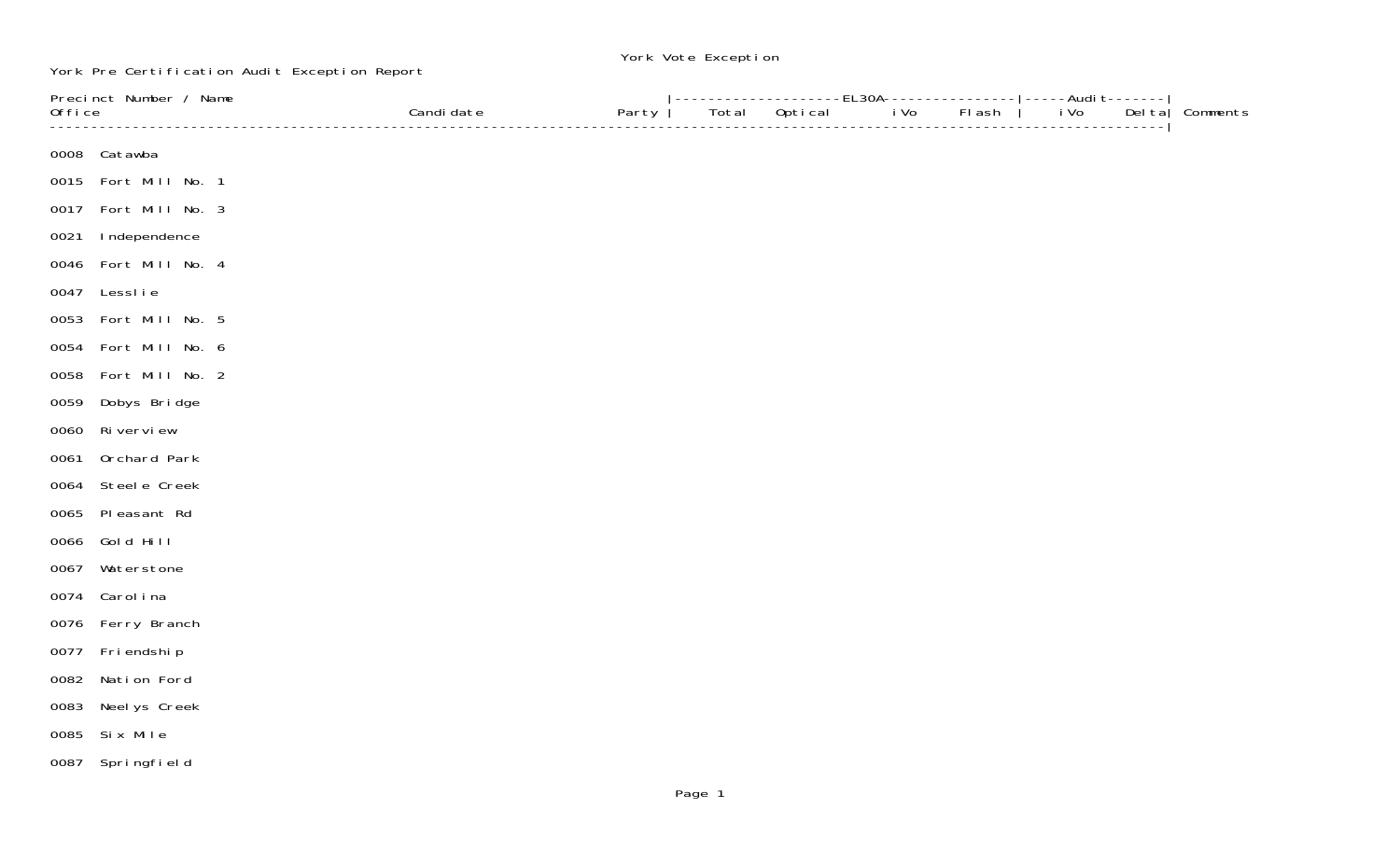| Stateline<br>0088                            |               | York Vote Exception |    |    |                |                                                                                                           |
|----------------------------------------------|---------------|---------------------|----|----|----------------|-----------------------------------------------------------------------------------------------------------|
| 0750<br>Absentee<br>State Senate District 16 | Greg Gregory  | (REP)               | 53 | 53 | $\overline{0}$ | 0 * All votes cast for this candicate<br>* in this precint are optical.<br>* No Audit Data for optical.   |
| State Senate District 16                     | Stan Smith    | (LIB)               |    |    | $\mathbf{0}$   | 0 * All votes cast for this candicate<br>* in this precint are optical.<br>* No Audit Data for optical.   |
| State Senate District 16                     | Keith D Brann | (DEM)               | 10 | 10 | $\mathbf{0}$   | 0 * All votes cast for this candicate<br>* in this precint are optical.<br>* No Audit Data for optical.   |
| State Senate District 16                     | Write-In      |                     |    |    | $\Omega$       | $0 * All$ votes cast for this candicate<br>* in this precint are optical.<br>* No Audit Data for optical. |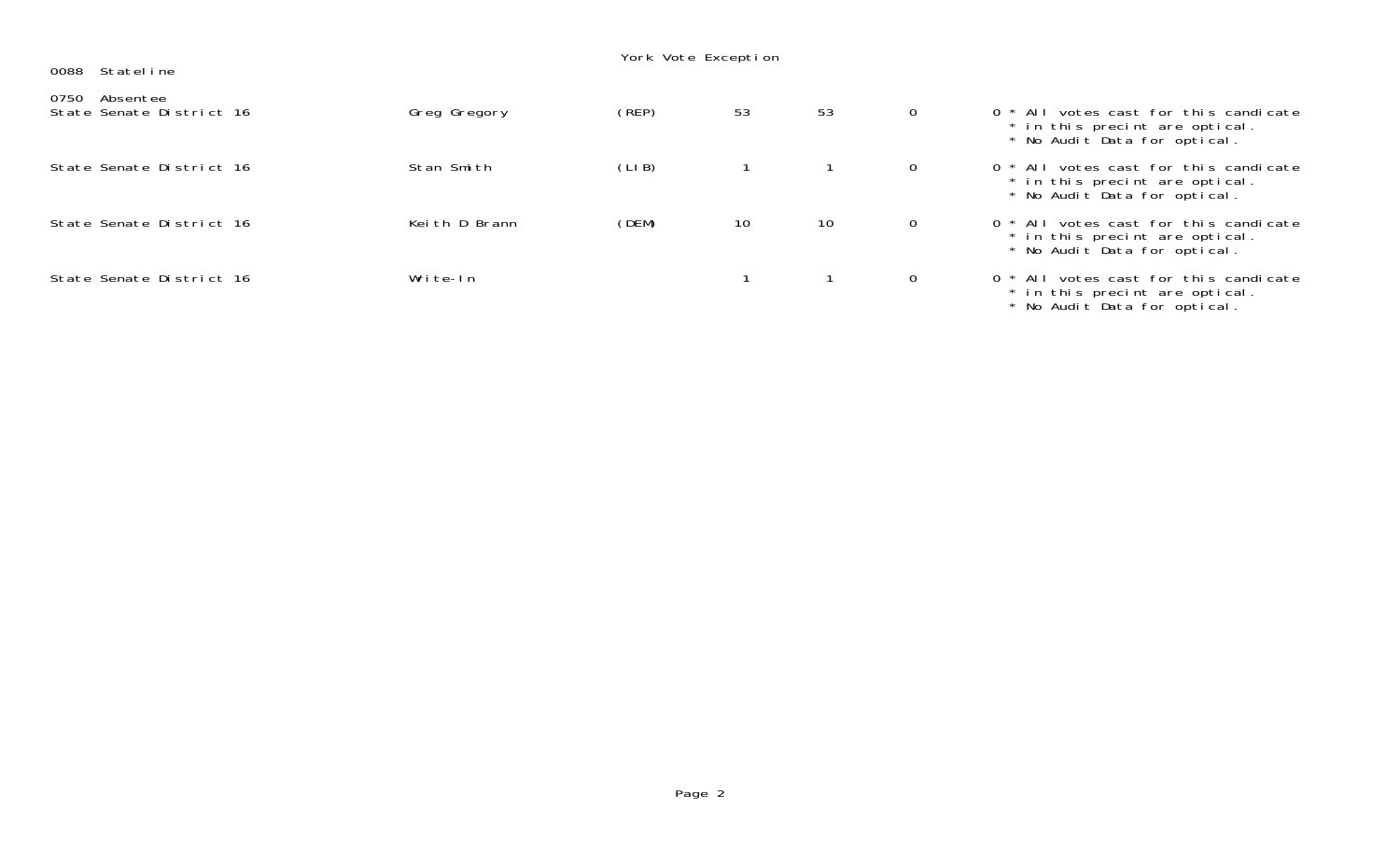PEBUsed

York PEB Use Report

| Precinct         |     | PEBs Used | Comments |
|------------------|-----|-----------|----------|
| Catawba          |     | 138668    |          |
| Fort Mill<br>No. | - 1 | 150899    |          |
| Fort Mill<br>No. | 3   | 148596    |          |
| I ndependence    |     | 148654    |          |
| Fort Mill No. 4  |     | 138126    |          |
| LessI i e        |     | 206694    |          |
| Fort Mill<br>No. | 5   | 148627    |          |
| Fort Mill<br>No. | 6   | 148920    |          |
| Fort Mill<br>No. | 2   | 148849    |          |
| Dobys Bridge     |     | 150326    |          |
| Riverview        |     | 150165    |          |
| Orchard Park     |     | 150676    |          |
| Steele Creek     |     | 150237    |          |
| PI easant Rd     |     | 148909    |          |
| Gold Hill        |     | 148713    |          |
| Waterstone       |     | 148776    |          |
| Carol i na       |     | 150306    |          |
| Ferry Branch     |     | 148560    |          |
| Friendship       |     | 138064    |          |
| Nation Ford      |     | 148979    |          |
| Neel ys Creek    |     | 148642    |          |
| Six Mile         |     | 150637    |          |
| Springfield      |     | 150417    |          |
| Statel i ne      |     | 139192    |          |